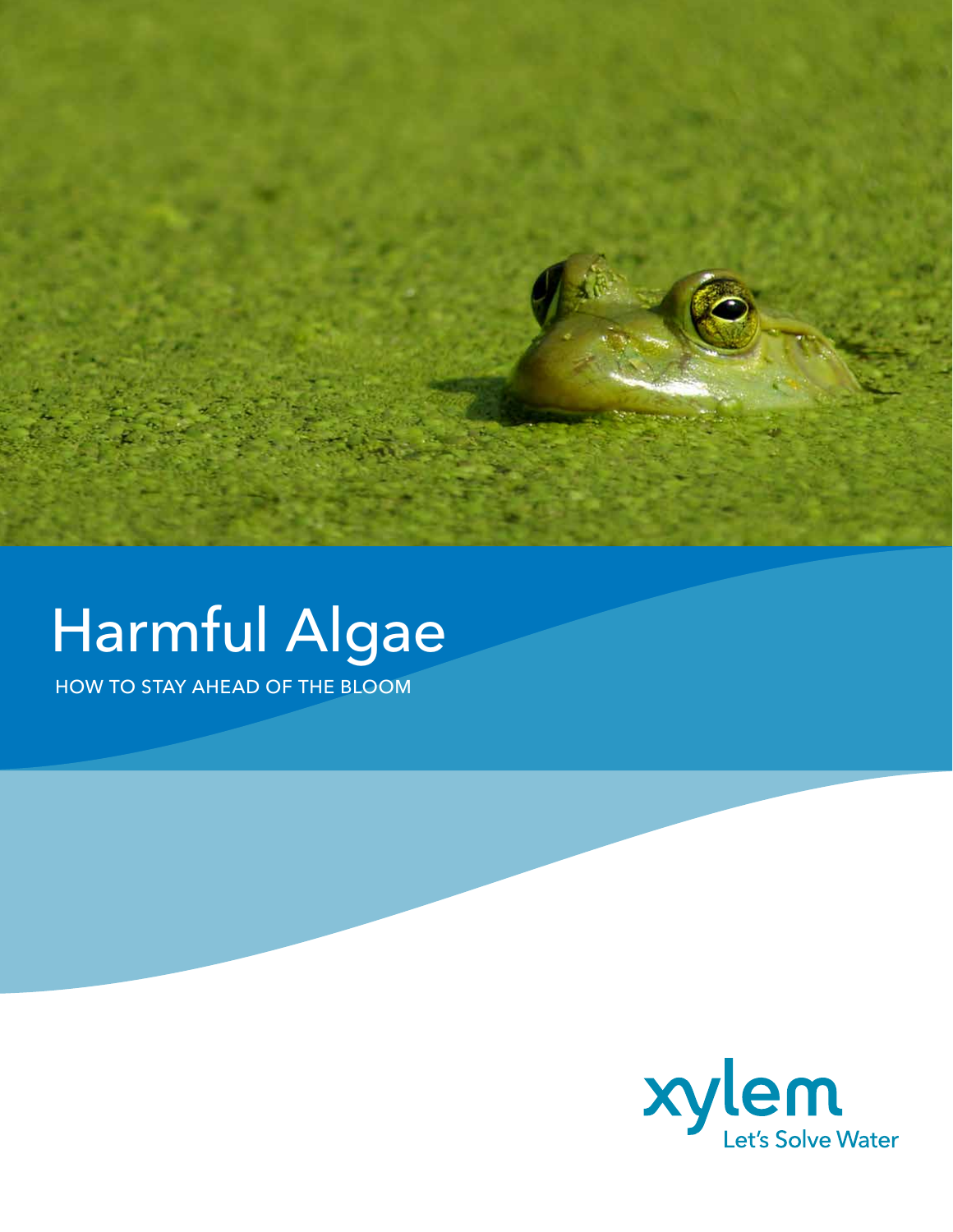# Harmful Algae: How to Stay Ahead of the Bloom

It's the call no water treatment plant superintendent wants to receive, especially not while on vacation. Andy McClure, Superintendent of Toledo, Ohio's Collins Park Water Treatment Plant, answered his phone to hear his head of operations report that the level of microcystin in the finished water was high, caused by a large harmful algal bloom (HAB) that was impacting the plant's Lake Erie intake.

Microcystin is a common and very potent toxin created by blooms of cyanobacteria, also known as blue-green algae. At 2.5 µg/L, the level was more than double the 1.0 µg/L concentration the World Health Organization (WHO) has recommended as a safe limit for drinking water. McClure kept in close contact with his staff, as he prepared to return to the plant the next day. By midnight, they had confirmed the levels. A few hours later, in the early hours of August 2, 2014, and after consulting with state officials, the Mayor of Toledo issued a do-not-drink advisory to the consumers of Toledo's water. Approximately 500,000 Ohio and Michigan residents awoke to the news that their water was not safe. The advisory warned of possible health impacts of consuming the water, including abnormal liver function, diarrhea, nausea, vomiting, dizziness and numbness. The advisory would remain in effect for three days, as the City of Toledo's water department worked to bring the toxin levels down and flush the system<sup>1,2,3</sup>.

#### **Cyanotoxins Cause Illness, Even Death**

Microcystin, the toxin detected in Toledo's system, is a hepatotoxin, which attacks the liver. Hepatotoxins are the most commonly occurring and geographically widespread of the three classes of cyanotoxins produced by cyanobacteria. Other toxins attack the nervous system, while still others affect the skin and mucus membranes (see Table 1). Bottom line, cyanotoxins can be lethal and water utilities must ensure that they are kept out of the water supply.

| <b>Toxin Type</b>  | <b>Affects</b>                                         | Examples                                      | Comments                                 |
|--------------------|--------------------------------------------------------|-----------------------------------------------|------------------------------------------|
| Hepatotoxins       | Liver and kidney                                       | Microcystin, Nodularin,<br>Cylindrospermopsin | Most common, can be<br>fatal             |
| <b>Neurotoxins</b> | Nervous system                                         | Anatoxin-a, saxitoxin                         | <b>Seizures</b>                          |
| Dermatoxins        | Skin lesions, eye, ear and<br>mucus membrane irritants | Microcystin-LR                                |                                          |
| Taste and Odor     |                                                        |                                               |                                          |
| Terpenoids         | Musty, earthy smells<br>and tastes                     | Geosmin,<br>2-Methylisoborneol (2-MIB)        | May be present with or<br>without toxins |

#### Table 1: Cyanobacteria Metabolites – Toxins and Taste & Odor Compounds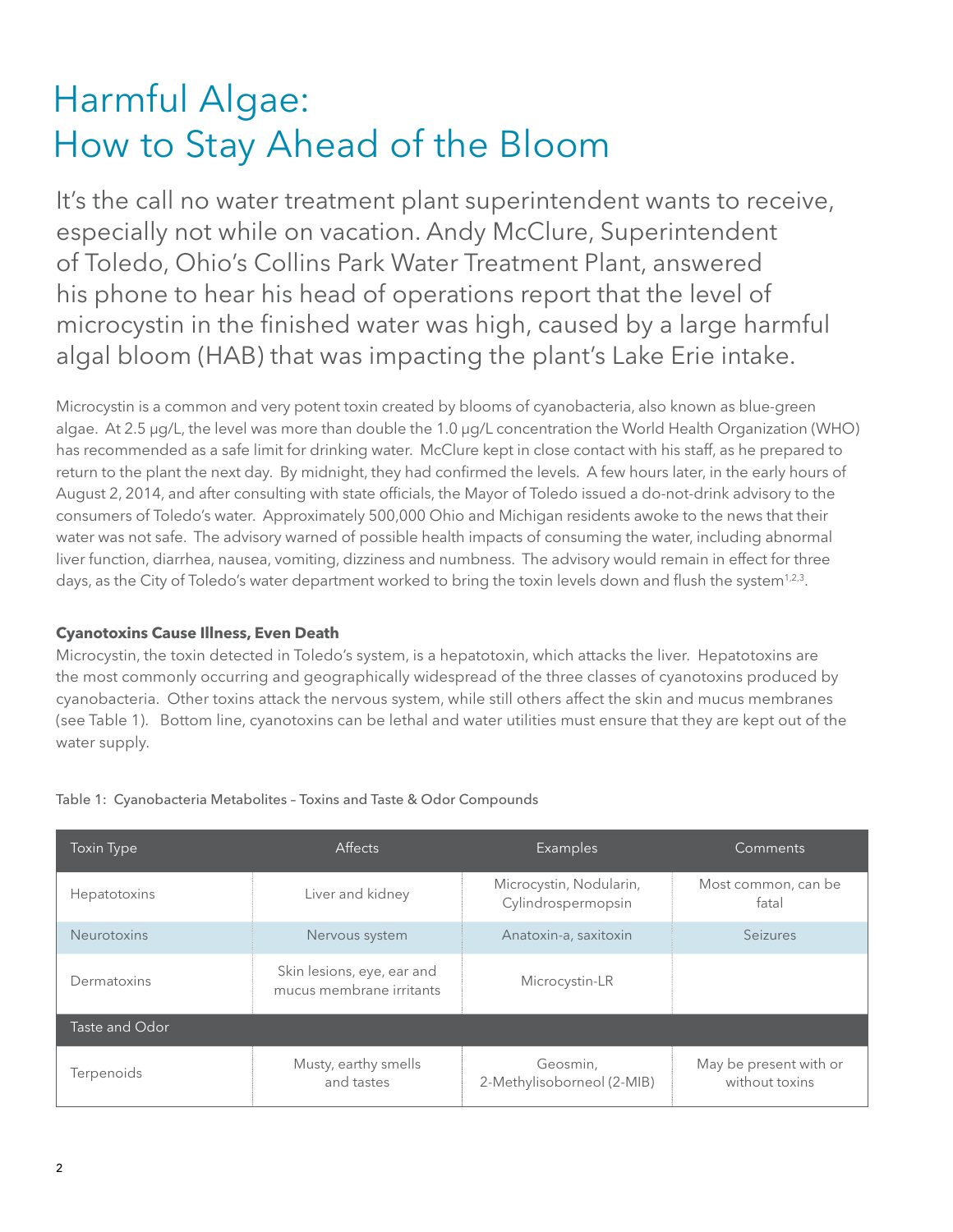### Taste and odor also caused by HABs – leading cause of customer complaints

Even without the looming toxicity concerns, HABs can be a public relations nightmare for your utility due to taste and odor. Some cyanobacteria that create toxins also create Geosmin and 2-Methylisoborneol (2-MIB), causing earthy, musty smells detectible at very low levels – 30 ng/L for Geosmin and 5 ng/L for 2-MIB. Like most cyanotoxins, these compounds are released when the algal cells die. Also like cyanotoxins, these compounds are not removed through conventional filtration. Though not technically harmful, taste and odor compounds are the leading cause of customer complaints, causing your customers to question if the water produced is "clean" and safe.

#### **Widespread but largely unregulated – for now**

Many types of algae can cause HABs in both freshwater and marine systems, but the freshwater cyanobacteria HABs (CHABs) have the highest potential to adversely impact drinking water systems. A survey conducted by UNESCO and published in 2005 confirmed that cyanobacteria occur throughout all regions of the world and in all the countries surveyed<sup>4</sup>. In the US, the USGS cites anecdotal reports of CHABs in 43 states in August 2016, leading to many health advisories and/or beach closings (Figure 1)<sup>5</sup>.



#### Figure 1: USGS reported CHABs August 20165

As with other Contaminants of Emerging Concern (CECs), most countries have not yet placed regulatory limits on cyanotoxins, though both categories are on the regulatory radar and being studied for possible enforcement. Wise utilities will consider other treatment objectives in addition to reducing cyanotoxins, and explore treatment options that may also address these CECs. The good news is that many treatment processes that destroy cyanotoxins are also effective against difficult to remove CECs, such as personal care products (PCPs), pharmaceutical residuals, and endocrine disrupting compounds (EDCs).

In the United States, cyanotoxins are not regulated under the Safe Drinking Water Act (SDWA). However, the EPA has published the Drinking Water Health Advisory for the Cyanobacterial Microcystin Toxins<sup>6</sup>, which provides guidance on levels of two common cyanotoxins (Table 2), though not yet carrying the weight of regulation. In this Drinking Water Health Advisory, the EPA reported that eighteen countries and three states (Minnesota, Ohio and Oregon) have issued guidelines for microcystin as of June 2015<sup>6</sup>.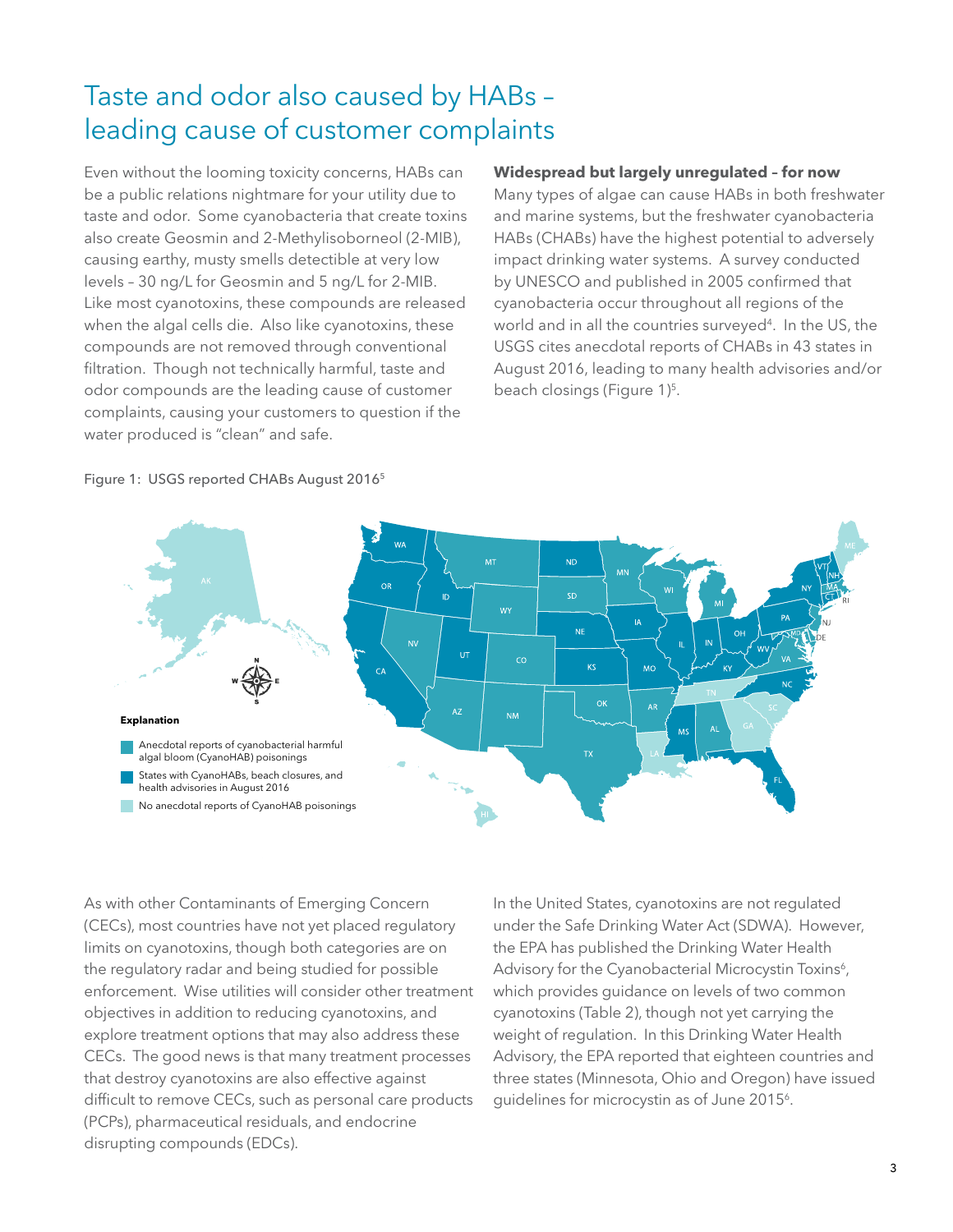#### Table 2: World-wide guidance on cyanotoxins

|                                                              | Cylindor-<br>spermopsin | Microcystin - LR | Microcystin (total) | Saxitoxin (total) | Nodularin   |
|--------------------------------------------------------------|-------------------------|------------------|---------------------|-------------------|-------------|
| EPA Health<br>Advisory                                       |                         |                  |                     |                   |             |
| <b>Adults</b>                                                | $3 \mu g/L$             |                  | $1.6 \mu g/L$       |                   |             |
| <b>Bottle Fed Infants</b><br>and Preschool-<br>aged Children | $0.7 \mu g/L$           |                  | $1.6 \mu g/L$       |                   |             |
| World Health Or-<br>ganization (WHO)                         |                         | $0.7 \mu g/L$    |                     |                   |             |
| Health Canada                                                |                         |                  | $1.5 \mu g/L$       |                   |             |
| Australia                                                    | $1 \mu g/L$             |                  | $1.3 \mu g/L$       | $3 \mu g/L$       | $3 \mu g/L$ |

A listing of other countries can be found in the Global Water Research Coalition, International Guidance Manual for the Management of Toxic Cyanobacteria, 20097. In addition, the EPA has added three cyanotoxins, Microcystin-LR, Anatoxin-A, and Cylindrospermopsin, to the Third Contaminant Candidate List (CCL3). The Fourth Unregulated Contaminant Monitoring Rule, UCMR 4, also requires monitoring for ten cyanotoxins at all large (more than 10,000 retail customers) and 800 randomly selected small Public Water Systems with surface water sources or groundwater under the direct influence of surface water.

#### **But first, how do you know if your water supply is at risk?**

### Factors favoring HABs

Conditions favoring HABs occur seasonally in fresh water bodies and reservoirs and include:

- Nutrient load nitrogen and phosphorus
- Sunlight
- Temperature warmer temperatures favor growth
- Higher CO2 levels
- Lack of wind, turbulence
- Sediment release and biological interactions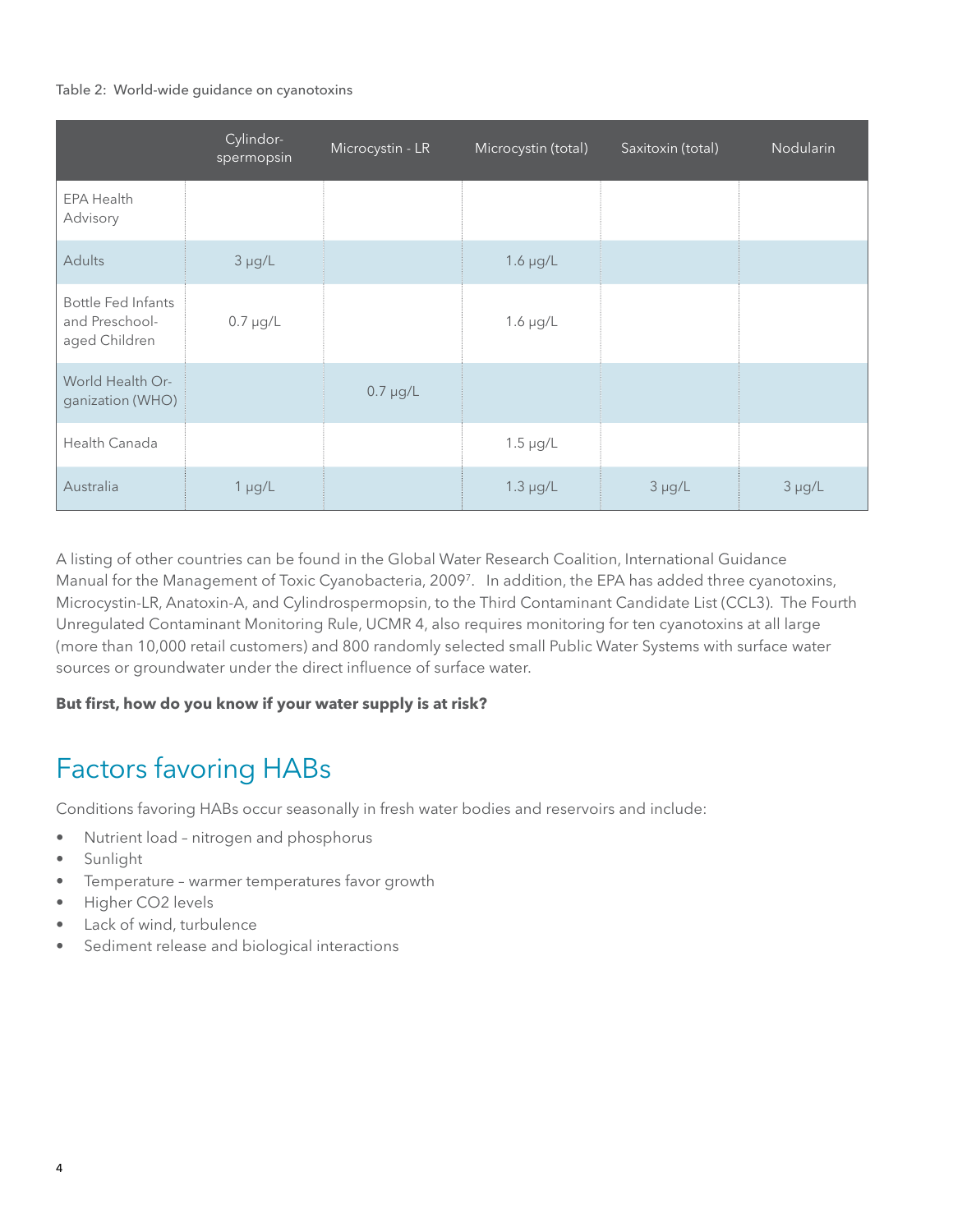

The concentration and duration of HABs will likely increase, as temperatures and carbon dioxide levels rise due to climate change and watershed development increases nutrient loadings. Through transport of toxins released into the water, a HAB may impact a utility that is far from the actual bloom.

Which raises the all-important question:

**How do you stay ahead of algal blooms? What are your management options?**

### Management Options

The utility has three types of management options to control HABs impact on their utility:

- 1. Source controls
- 2. Intake modifications
- 3. Treatment modifications

To the extent practical, it is always advantageous to keep algae out of the treatment plant through source control or intake modifications. This reduces the risk of toxins being released into the raw water from the algal cells via lysing (rupturing of the algal cell wall). Once toxins are released, treatment options required to remediate them tend to be more complex.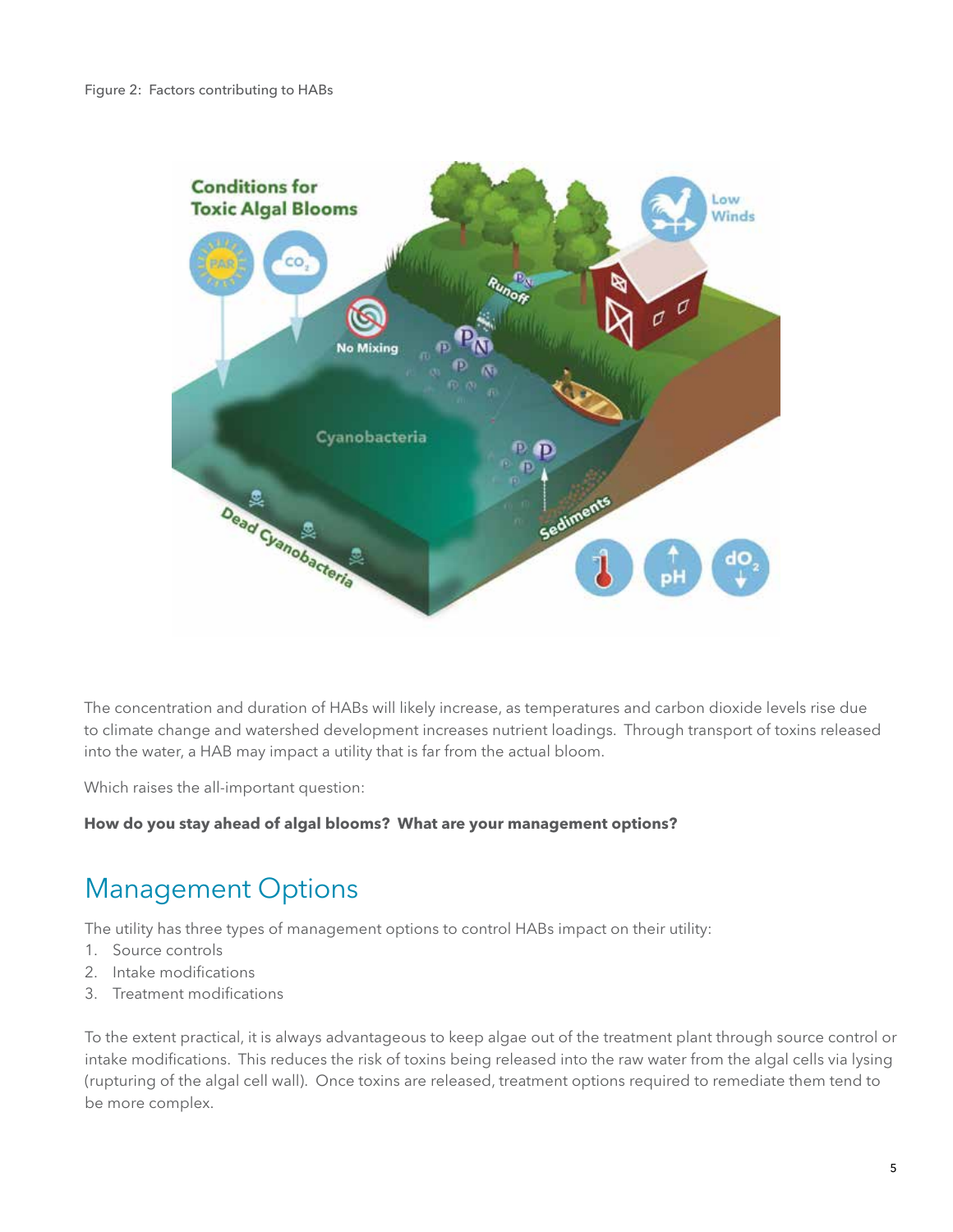### Source Controls

Depending upon the source water, several options (Table 3) might inhibit the algal growth. However, once a bloom has taken hold of a water body it is hard to fully eliminate it, and source control methods usually require repetitive action. It is extremely difficult to remove or prevent the growth of all algal cells. Preventing the entrance of excess nutrients into the system is also very challenging, especially when they may be flowing in from outside, uncontrollable sources.

#### Table 3: Source Controls

| <b>Potential Action</b>                        | <b>Benefits</b>                                                  | Challenges                                                                                | <b>Relative Cost</b> |
|------------------------------------------------|------------------------------------------------------------------|-------------------------------------------------------------------------------------------|----------------------|
| Reduce nutrient load<br>(Point-source and non) |                                                                  | Difficult implementation<br>Long timeframes<br>٠                                          | Low                  |
| Bio-manipulation                               |                                                                  | Fish/wildlife side effects<br>$\bullet$                                                   | Low                  |
| Block sunlight<br>(Floating Covers)            | Limits occurrence<br>of algae and<br>byproducts at the<br>source | Loss of recreation<br>Service life<br>٠                                                   | Medium               |
| Mixing and aeration                            |                                                                  | May not work on large or deep sources<br>Operating cost unless solar powered<br>$\bullet$ | Medium               |
| Dredging                                       |                                                                  | Permitting, disposal<br>٠<br>Does not remove algae or toxins in water<br>٠                | High                 |
| <b>Chemical Phosphorus</b><br>Precipitation    |                                                                  | Recreational use<br>$\bullet$<br>Fish/wildlife side effects<br>$\bullet$                  | High                 |
| Algicides                                      |                                                                  | Recreational use<br>Kills algae - release of toxins<br>٠                                  | High                 |

**Case Study:** Thames Water – Using Reservoir Profiler to Maximize Water Quality, Reduce Algal Load and Costs

- Queen Mother Reservoir, built in 1976.
- Drought between November 2004 and July 2006 required an increased focus on water use efficiency and one part of the solution was to install profile samplers to inform water withdrawal decisions.
- The vertical profiler system samples and analyzes water throughout the depth of the reservoir, allowing operators to know the depth of the best quality water.
- Algae is one of the parameters the profiler analyzes.
- Advanced intake allows water to be withdrawn at different depths.
- Terry Bridgman, Field Scientist in the water quality team stated, "For example, if we are able to ensure that the algal load in water supplied to the drinking water treatment plants remain low, we can save costs by optimizing the treatment process."
- Thames Water also suppresses algal growth through active mixing within the reservoir using jets and aeration. The profiler allows them to employ mixing only when needed, saving energy and reducing costs.
- Operating since 2006.
- Thames water has added vertical profilers to other systems as well as upgrading to newer monitoring technologies.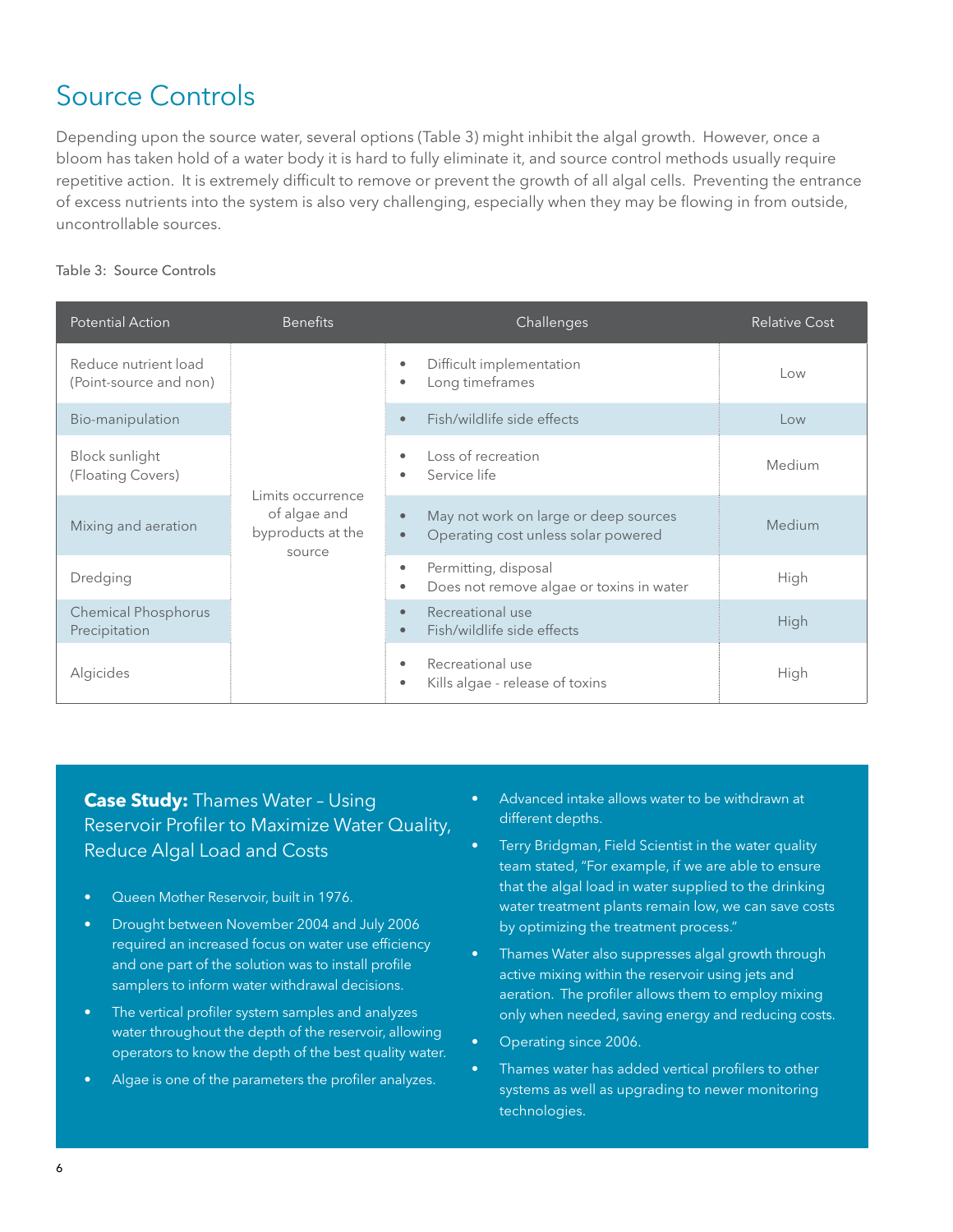### Intake Modifications

For some utilities, intake modifications (Table 4) might keep algal cells and toxins from entering the treatment system. Vertical profiling and good data on the biochemistry of the source water is key to intelligent decision making when looking for a new source or making modifications to an intake.

#### Table 4: Intake Modifications

| <b>Potential Action</b> | <b>Benefits</b>                          | Challenges                                                                                           | <b>Relative Cost</b> |
|-------------------------|------------------------------------------|------------------------------------------------------------------------------------------------------|----------------------|
| Alter Inlet Depth       | Avoid algae intake at<br>specific depths | Deep reservoirs only<br>Permitting and construction costs<br>$\bullet$                               | Low                  |
| Move Inlet Location     | Avoid algae intake at<br>new location    | Large reservoirs only<br>Changing environmental conditions can<br>bring algae to any location        | Medium               |
| Riverbank Filtration    | Removes algae without a<br>waste stream  | Rivers or canals only<br>$\bullet$<br>Depends on soil conditions                                     | Medium               |
| New Source(s)           | Avoid algae at new<br>source             | May require other treatment barriers<br>New pipelines and rights-of-way<br>$\bullet$<br>Water rights | High                 |

### Treatment Modifications

For many utilities, source controls or intake modifications are either not practical, or are not capable of ensuring that no algae or toxins enter the system. For those, treatment modifications provide the only viable options.

#### **For algae and its toxins, a two-pronged approach may be required.**

Algae cells and their metabolites – your treatments must deal with both. Most (though not all) of the metabolites from algae remain inside the living cells. Therefore, if the cells can be removed intact, without lysing, less of the compounds need to be removed by advanced treatment. Once the cell dies though, the cell membrane breaks down and the compounds are released into the water. Since some cells have died in every bloom, these compounds will be present regardless of how careful you are to remove intact cells. The goal of removing the intact cells is to minimize the concentrations of toxins.

Once released into the water, the toxins and T&O compounds are difficult to remove, requiring ozone, ozone-Biologically Activated Carbon (BAC), advanced oxidation processes (AOPs) or adsorption with activated carbon. These processes require ongoing lifecycle costs (LCC), so it is often more economical to reduce the size of and loading on these processes by first removing intact cells, thereby reducing the concentrations in the water as much as possible. Processes for cell removal, particularly Dissolved Air Floatation (DAF), may have lower LCC than destruction or adsorption of the toxins and T&O compounds. Treatment modifications should be viewed in this two-prong approach of cell removal and treatment (Table 5).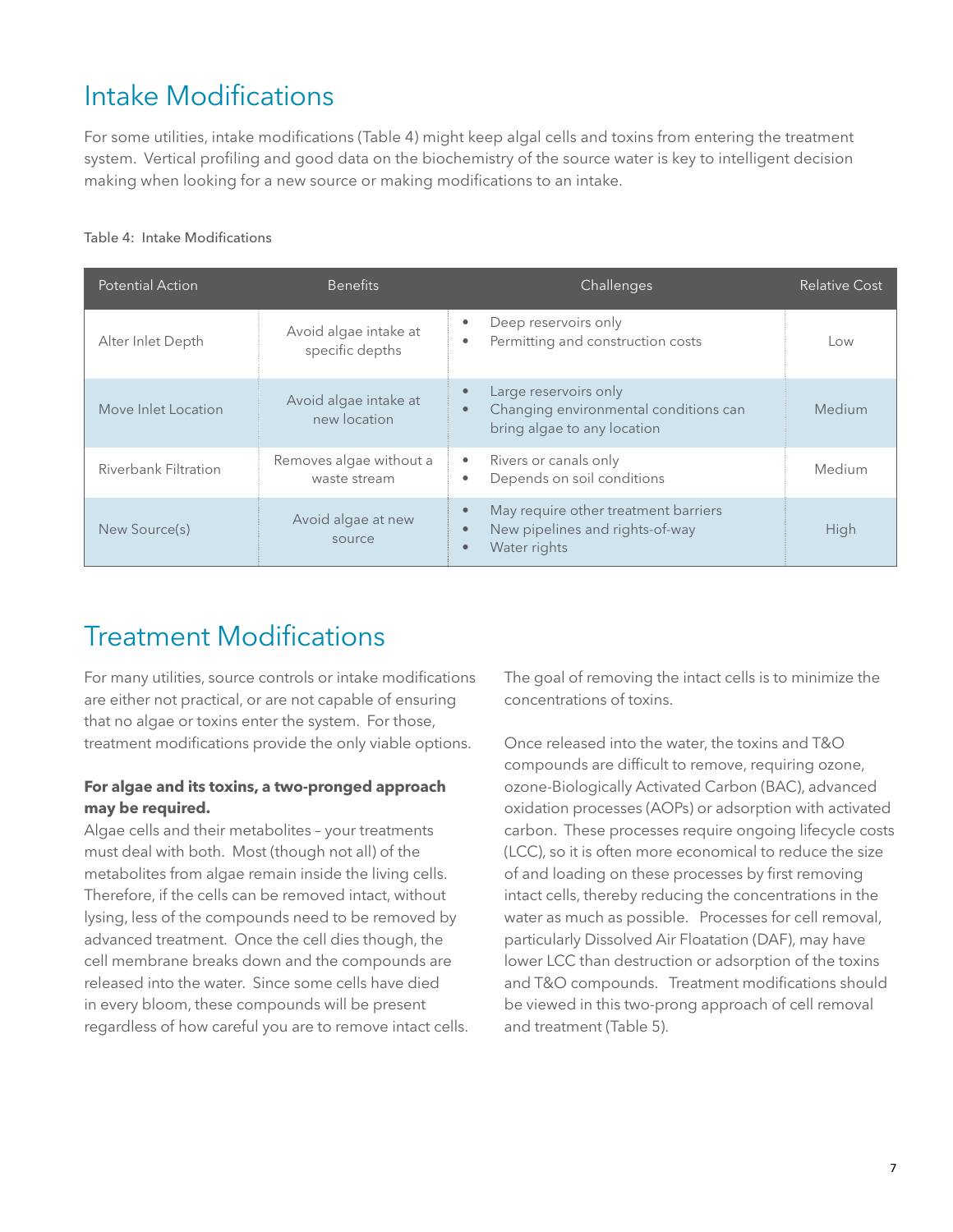#### Table 5: Treatment Modifications

| Option                                     | Algae<br>Removal | Taste &<br>Odor | Algal<br><b>Toxins</b>     | <b>Details</b>                                                                                                                   | Significant Impacts<br>to Operations                                    |
|--------------------------------------------|------------------|-----------------|----------------------------|----------------------------------------------------------------------------------------------------------------------------------|-------------------------------------------------------------------------|
| <b>Dissolved</b><br>Air Flotation<br>(DAF) | $\checkmark$     |                 |                            | Avoids lysing<br>$\bullet$<br>Proven high removal rates<br>$\bullet$<br>Piloting is key for best lifecycle cost<br>$\bullet$     | Chemical<br>Energy                                                      |
| Clarifiers<br>or Plate<br>Settlers         | $\checkmark$     |                 |                            | May grow algae<br>$\bullet$<br>Uncertain removal rates<br>$\bullet$<br>Large footprint requirement<br>$\bullet$                  | Chemical                                                                |
| Micro-<br>strainers                        | $\checkmark$     |                 |                            | Significant headloss<br>$\bullet$<br>May lyse cells<br>$\bullet$<br>Uncertain removal rates<br>$\bullet$                         | Energy                                                                  |
| Ozone - BAC                                | $\checkmark$     | $\checkmark$    | $\boldsymbol{\mathscr{L}}$ | Destruction of CECs an additional benefit<br>$\bullet$<br>Piloting is key<br>$\bullet$                                           | Energy<br>$\bullet$<br>Liquid Oxygen<br>$\bullet$<br>supply (LOX)       |
| Ozone                                      |                  | $\checkmark$    | $\checkmark$               | Proven effectiveness<br>$\bullet$<br>Potential for disinfection byproducts<br>$\bullet$                                          | Energy<br>$\bullet$<br><b>LOX</b><br>$\bullet$                          |
| <b>UV AOP</b>                              |                  | $\checkmark$    | $\checkmark$               | Log removal credits for<br>$\bullet$<br>Cryptosporidium and/or Giardia<br>CECs destruction is an additional benefit<br>$\bullet$ | Energy<br>$\bullet$<br>Chemical                                         |
| Ozone AOP                                  |                  | $\mathbf{v}$    | $\checkmark$               | CEC destruction is an additional benefit<br>$\bullet$                                                                            | Energy<br>$\bullet$<br>Chemical<br>$\bullet$<br><b>LOX</b><br>$\bullet$ |
| Activated<br>Carbon<br>(GAC, PAC)          |                  | $\mathbf{v}$    | $\checkmark$               | May also adsorb CECs<br>$\bullet$                                                                                                | Energy<br>$\bullet$<br>Transportation<br>Labor<br>$\bullet$             |

#### **Cell Removal Methods:**

When evaluating removal options, keep in mind the algae's natural buoyancy. This makes removal through settling processes more difficult, requiring more chemical to force the algae to settle. Also, with algae's sticky texture, it can quickly blind strainers and filters. Because of these properties, DAF is often the best alternative as it takes advantage of the buoyancy and can remove the algae without lysing or blinding.

#### **Compound Removal Methods:**

In most cases, removal of the algae alone will not remove the toxins or taste and odor compounds, all of which are difficult to break down with standard disinfection. As Table 5 shows, additional treatment is usually needed. These treatments use ozone, advanced oxidation processes (using hydrogen peroxide and either ozone or ultraviolet light), ozone - BAC, or adsorption using Granular Activated Carbon (GAC) or Powdered Activated Carbon (PAC). Clearly, keeping these compounds to a minimum by removing as much intact algae as possible reduces the costs of these treatments.

Every source water, every utility is unique, and the exact capital and operating costs will also be unique, based on the source water quality and other treatment objectives. As Table 5 indicates, many of the treatments to adsorb or destroy toxins and T&O compounds are also effective for CECs. The overall analysis should consider future treatment objectives and anticipate future regulation to the extent possible. Keep in mind that HAB impacts can be seasonal in nature, so a complete analysis would consider turndown capabilities and the associated savings for an accurate LCC. A comprehensive evaluation should consider all these factors and develop a low to high LCC ranking for a specific plant based on the range of treatment options and objectives.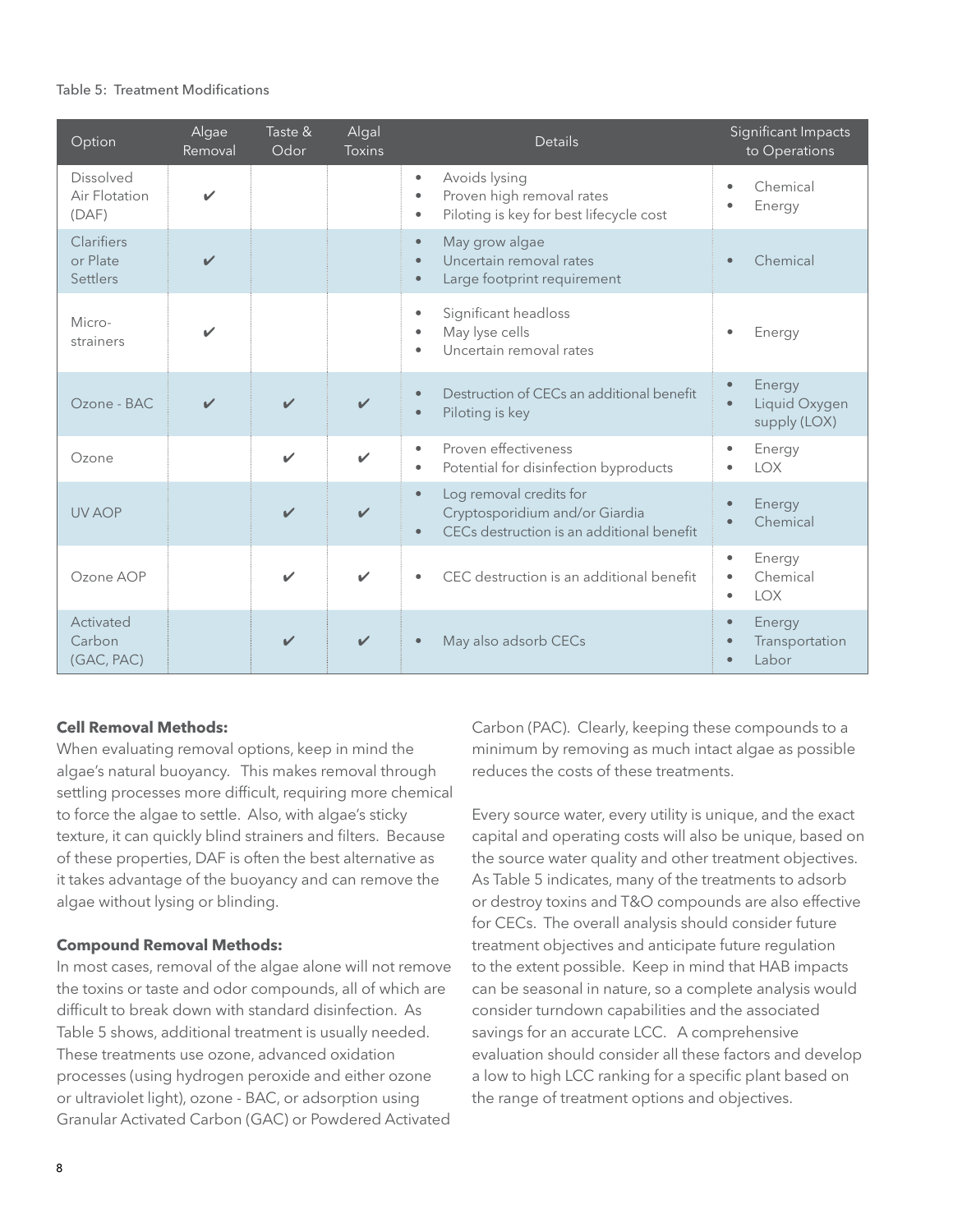### How do you know when to begin treatment? Monitoring is the first line of defense.

Recent advances in monitoring technology can help you stay ahead of algal blooms. By knowing if the conditions are right, and if the algae in your surface water supply is indeed cyanobacteria, you can take steps to mitigate the impacts and minimize liability – at a minimal cost by not treating when you don't have to, or if there is a bloom, possibly using technology to locate and access raw water with lower concentrations of algae.

#### **So, what should you monitor? The best monitoring strategy is two-fold: Both in the water and out.**

Out of the water (Table 6), monitor for conditions that favor algal blooms, and cyanobacteria.

| Table 6: Out-of-water monitoring |  |
|----------------------------------|--|
|                                  |  |

| Monitor this                     | Because                                                                            |
|----------------------------------|------------------------------------------------------------------------------------|
| Temperature                      | High temperatures favor cyanobacteria                                              |
| <b>Barometric Pressure</b>       | Affects dissolved gasses, especially CO2, at water's surface                       |
| Wind direction and speed         | Blooms can migrate with wind patterns                                              |
| Sunlight, particular wavelengths | Photosynthetically Active Radiation (PAR) is the energy source of blue-green algae |

#### **Case Study:** Waco Texas – Tackling Taste and Odor with DAF and Ozone

- Lake Waco source water feeds two water treatment plants.
- Warm climate, and high nutrient loads from agricultural operations create algal impacts on water quality.
- Residents were vocal in complaints about taste and odor, the problem continued for years.
- A single pretreatment plant was constructed at the reservoir site, using DAF followed by ozone.
- DAF removes intact cells without lysing, reducing the loading on the ozone system. Ozone then breaks down the taste and odor compounds, as well as any CECs, into inert compounds.
- From the pretreatment plant, the water flows to two existing water treatment plants where it is filtered prior to final disinfection and distribution.
- Eliminated use of PAC.
- Piloting of DAF system provided information for fine tuning final design, demonstrating that the DAF could deliver 2.5-log removal of algae cells, while also reducing turbidity.
- The full-scale DAF consistently reduces turbidities from 10 to 70 NTU (after a storm) to less than 0.5 to 0.7 NTU.
- Finished water DPBs were cut in half, and geosmin was reduced to less than 9 parts per trillion.
- With 0.7 NTU of turbidity coming from the full-scale DAF system, filter runs improved to over 100 hours per run.
- The full-scale DAF has been effective for Cryptosporidium and Giardia removal, with 3.5 to 4+ log removal, increasing the overall resiliency of the WTP.
- Commissioned in July 2010.

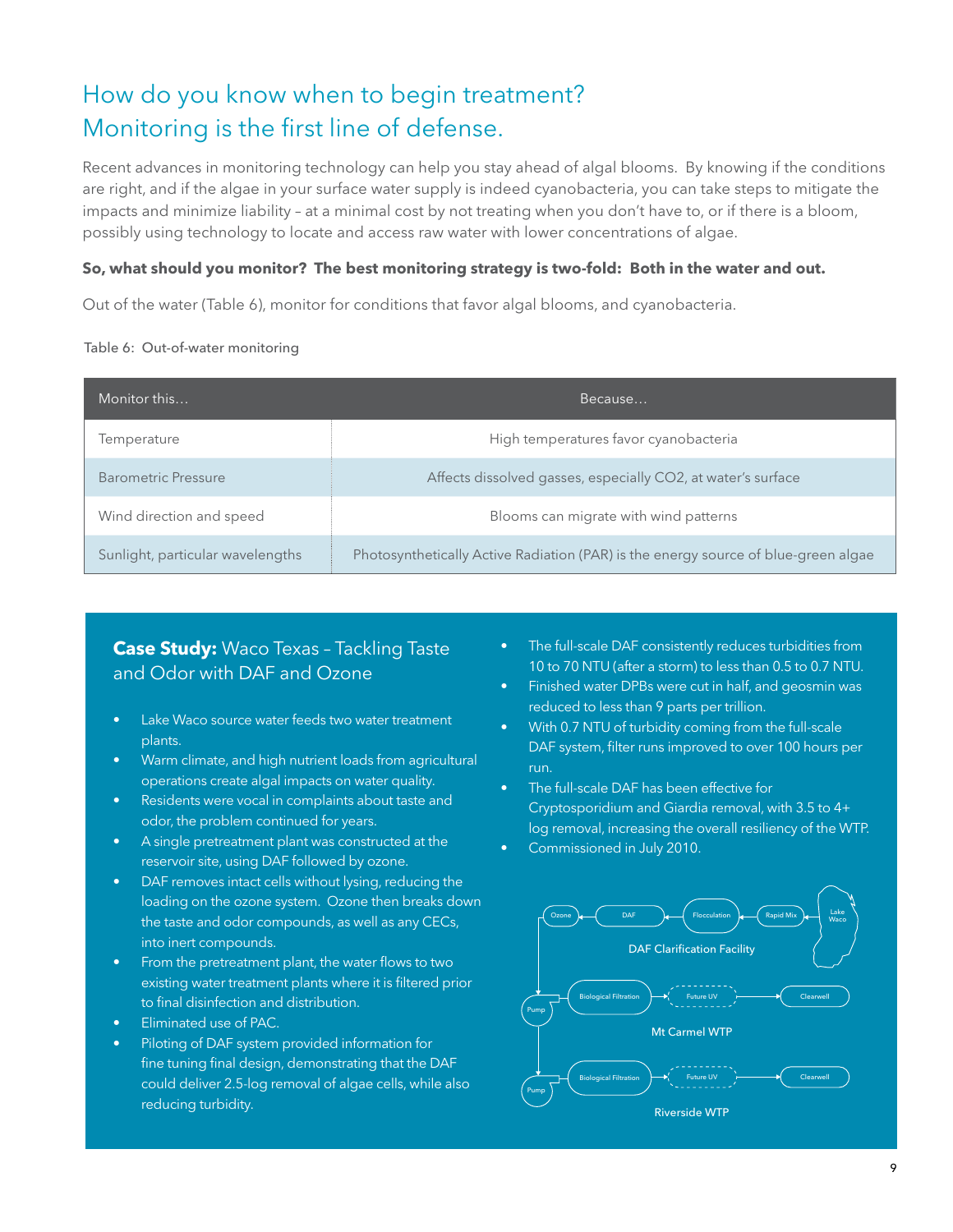#### Table 7: In water monitoring

| Monitor this            | Because                                                                                           |
|-------------------------|---------------------------------------------------------------------------------------------------|
| Chlorophyll             | Found in almost all algae                                                                         |
| Phytocyanin             | Found specifically in blue-green algae                                                            |
| Temperature             | High temperatures favor cyanobacteria                                                             |
| pH                      | Rising pH due to high growth; makes carbon dioxide more bioavailable                              |
| Turbidity               | Surrogate for increased biomass; may be indicative of nutrient-bearing suspended solids           |
| Dissolved Oxygen        | Decreases during a bloom; may lead to fish kills                                                  |
| Conductivity            | Blue-green algae generally thrive in lower conductivity waters                                    |
| Algae identification    | Determine whether pigments/turbidity are due to potentially toxic<br>(PTOX) blue-green algae      |
| Microcystin toxin       | Hazardous to human and animal health                                                              |
| Nitrogen and Phosphorus | Growth-limiting nutrients that stimulate blooms when in high concentrations<br>(eutrophic waters) |

Many of these parameters are self-explanatory, monitoring conditions that either favor algal formation or may be indicative of the beginning of a bloom. Remember that timing is critical, so in-situ monitoring is essential – you must know what is happening in real time. One vital link is determining if an algal bloom is indeed blue-green algae. Thanks to advances in sensor technology, which measure fluorescence to distinguish between green and blue-green algae, this determination can now be made in real time. Real time identification allows you to be proactive in your response to a bloom, rather than waiting days for test results.

In addition to alerting you to potential problems, ongoing monitoring allows you to look for trends and correlations between specific parameters. These are very site specific, so knowing how YOUR water supply responds to changing conditions yields huge benefits in being proactive, and maintaining control.



Multiple parameters for HAB monitoring can be bundled in the most advanced sensors by YSI.

**Case Study:** Sung-Nam Water Treatment, Korea – Advanced Oxidation of Ozone + Peroxide Eliminates Algal Taste and Odor

- Serves 300 million people plus a beverage industry producing 45,000 bottles per day.
- Algal blooms upstream in the Han-River cause seasonal taste and odor from 2-MIB.
- The distance between upstream reservoirs where the blooms are occurring, and the WTP, made source and intake options impossible, necessitating an

investment in advanced treatment to target taste and odor compounds, along with any potential toxins.

- Piloting determined optimal AOP system was an ozone-hydrogen peroxide system. This is typical for systems with high flowrates, where ozone-based AOPs tend to be more cost effective than UV- based AOPs.
- The AOP system is also effective for the removal of CECs, an additonal concern for this facility.
- Ozone dose of 2 mg/L with H2O2 dose of 0.5 mg/L achieves 0.5 log removal of 2-MIB
- Operating since 2012.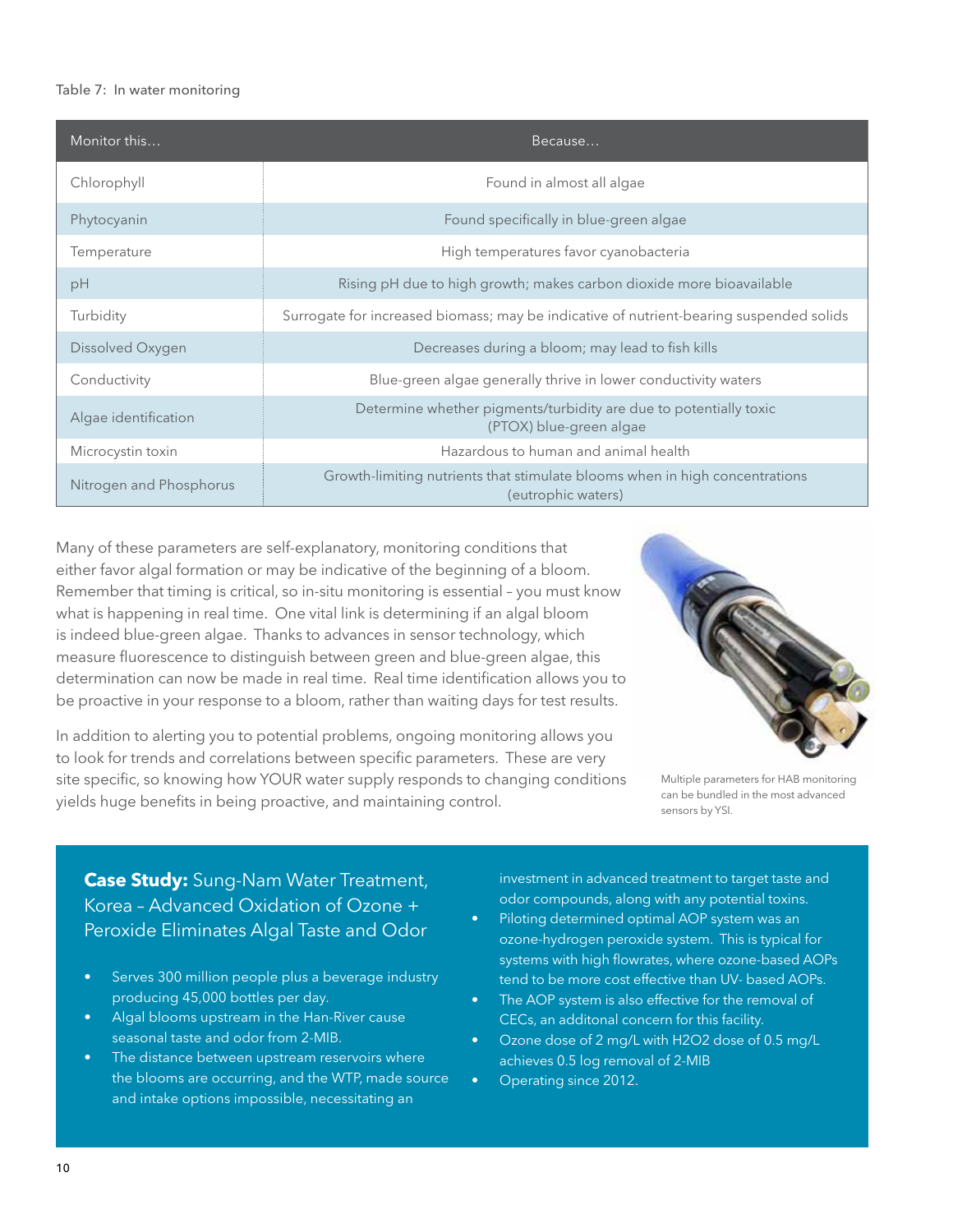### Putting it all together – the four-point plan.

#### **Step 1: Protect and Gather**

- Protect your watershed from nutrients: Engage stakeholders such as agricultural producers to avoid overfertilization. Regulate development to minimize nutrients in stormwater discharges, septic systems in rural areas, and upstream wastewater plants and other point-source dischargers. These options are often beyond a utility's direct control, but can be much more economical than future investments to address blooms.
- Gather information: Implement a monitoring program to gather data on water and environmental conditions in and around your water source. Having a strong set of baseline water quality data on your source will allow for intelligent and informed decision making in the future if algal blooms develop.

#### **Step 2: Assess Options**

- Partner with a proven consulting team to develop a feasibility study of available options.
- Evaluate source and intake options: The study should encompass a thorough review of all relevant source and intake options on a lifecycle cost basis, in addition to consideration of recreational, environmental and other relevant factors.
- Assess and compare treatment options: Within the treatment plant, available options should be assessed and compared on a basis of Total Cost of Ownership, from identification and procurement, all the way through decommissioning and renewal.
- Narrow viable options for additional study: All options, from source through intake and into treatment, should be compared on relevant criteria, and the recommended option(s) should be identified for more detailed study.

#### **Step 3: Test and Verify**

• Partner with proven equipment manufacturers offering needed pilot systems to confirm performance, fine tune and finalize design parameters, and verify Total Cost of Ownership.

#### **Step 4: Finalize, Budget and Implement**

- Finalize the necessary investments needed to protect your water users from Harmful Algal Blooms.
- Budget and obtain funding for the needed capital and operations investments.
- Continue the monitoring program. Integrate it into the overall water system database and operational analysis system, to provide information and trend analysis for operation and optimization of treatment systems, and to verify the function of any other measures implemented to manage blooms.

Algal blooms are going to increase in range, intensity and length of season, as nutrient levels increase due to development, and climate change push the temperature and carbon dioxide levels higher. It is simply good management to be proactive, to assess your risk. Then, if blooms might be in your water plant's future, develop a plan.